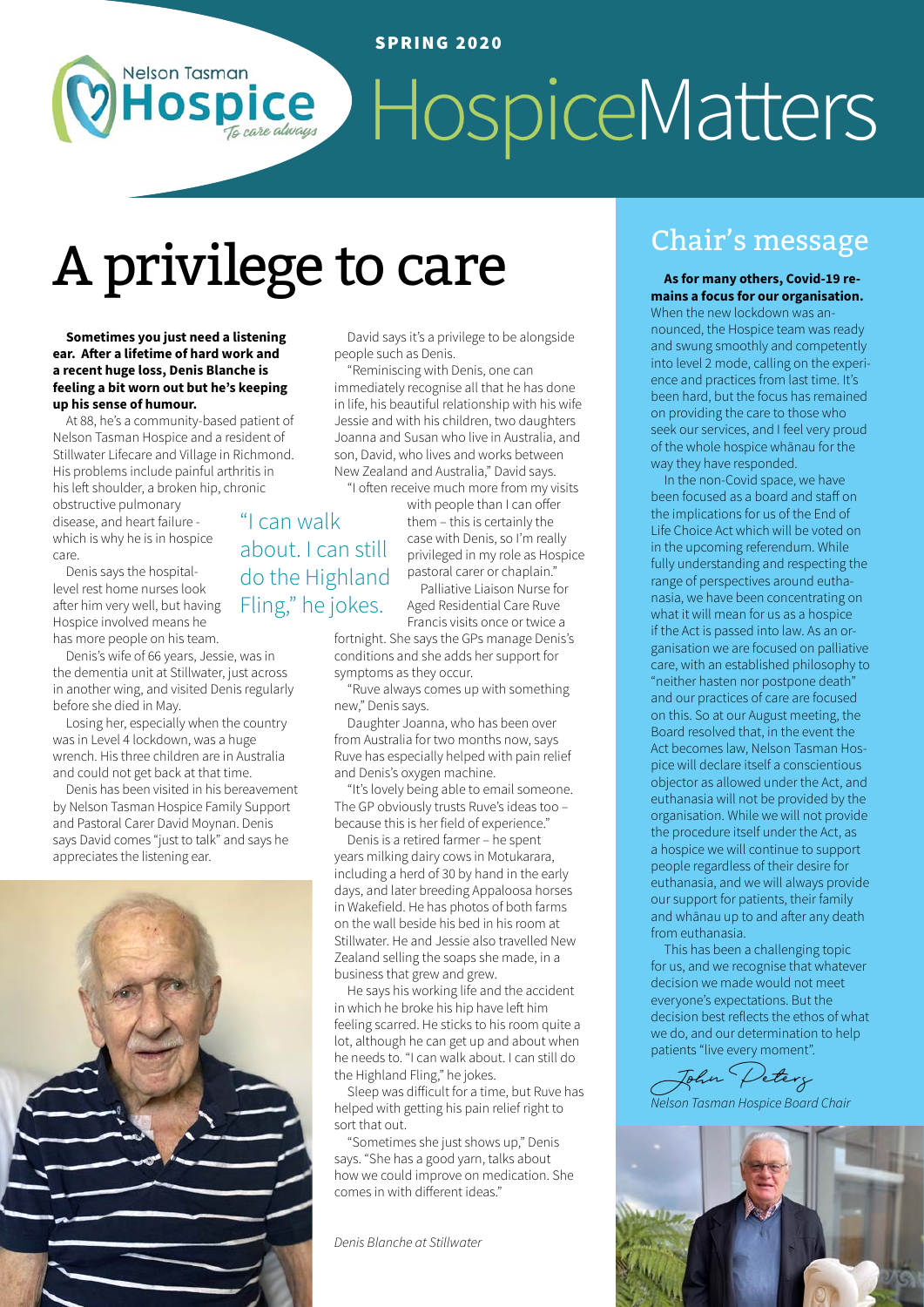## Keeping on caring

**With spring upon us, we can enjoy the quality of life here in Nelson and Tasman – and we can especially appreciate our position here with the resurgence of Covid-19 in the North Island.** While this latest outbreak is of course concerning, we can all take comfort in the fact that our collective effort seems to be once again stopping the spread of the virus.

At Hospice, we've been taking appropriate measures to keep our staff, patients and their care-givers, and our volunteers safe, while maintaining our various services – including our inpatient unit, our community team caring for patients in their homes, our aged care facility team supporting palliative care in all the facilities in the region, and our hospital in-reach team supporting palliative care in Nelson Hospital.

The economic impact will have longterm effects on the region's businesses and charities, including your hospice. We need your support now more than ever.

As a charity, we hold a contract with the Nelson Marlborough DHB to deliver palliative care services for our regions. That contract provides approximately 55% of our annual operating budget – leaving about 45% for us to raise each year from the community.



You can support our care-giving team by donating goods to, and shopping at, our four hospice shops – in Nelson, Richmond, Motueka and Takaka.

You can also donate - it's very easy on our web site using a credit card or making a direct credit. Just go to nelsonhospice. org.nz and click the donate button. To give your donation even more impact, you can make it a recurring monthly donation. Even



a gift of \$20 a month makes our professional caregiving team's work possible. If you'd rather make your credit card donation by phone, please call us during regular business hours on 546 3950.

We also have a range of options for how you can make a lasting gift as part of your legacy. If you'd like to discuss including Nelson Tasman Hospice in your will, or making a legacy gift with naming rights at the new hospice facility in Stoke, please contact one of our team members (below).

We're always keen to hear from our supporters who have ideas for fundraising initiatives. Please get in touch early on so we can talk through how best we can support your efforts.

Hudson Dodd

*Hudson Dodd, Fundraising & Marketing Manager: 021 546 252 hudson.dodd@ nelsonhospice.org.nz* 

*Dr Georgia Ciaran, PhD, Philanthropy Coordinator: 027 548 1845 georgia.ciaran@ nelsonhospice.org.nz* 

*Joanna Davis, Communications Coordinator: 021 223 7131 joanna.davis@nelsonhospice. org.nz* 

## Hospice shop donations needed

**A Golden Bay businessman, inspired by the care his sister received in hospice, is paying it forward by offering reduced rent to Takaka's second-hand hospice shop.** 

As a result, the Takaka shop took up its new lease in bigger, brighter premises on September 5.

Hospice shops are an important earner for Nelson Tasman Hospice, with the four shops (Takaka, Motueka, Richmond and Nelson) bringing in a turnover of more



than \$1 million a year. Although significant income was lost during lockdown, the shops have been trading incredibly well since they were allowed to reopen in Level 2.

Unfortunately, we are victims of our own success to some degree and donated items are now running low. If you have any quality furniture, bric-a-brac, clothing, books and toys tucked away that you no longer need, please drop them off to one of our four sites during business hours. We can pick up larger items such as furniture. Please call (03) 543 7017.

Ruth Seabright

*Retail operations manager Dot Waygood has been volunteering at Nelson Hospice Shop for 12 years.*

### DID YOU KNOW?

**Only about 20 percent of people admitted to our SPCU spend the last days of their life in the unit.** 

**Most people are admitted for respite care or to receive special care to stabilise their conditions so they can continue receiving care at home.**

## How can I help?

 $\bullet$  Donate the cost for an item on our wish list.

 $\bullet$  Make a recurring donation. Your recurring monthly or quarterly donation gives you peace of mind that your support is ongoing and gives us confidence in our budgeting.

Sponsor a Day of Care for a patient in our inpatient unit by donating \$1000. You choose any day of the year for your gift to apply - perhaps the birthday of a loved one, or the anniversary of their passing – and we will recognise your gift on that day.

 $\bullet$  Please call us if you would like to make a major donation in your lifetime or make a gift to hospice in your will. To learn more, please visit our website www.nelsonhospice.org. nz/donate or contact Philanthropy Coordinator Georgia Ciaran 03 539 0717 or 027 548 1845 or georgia. ciaran@nelsonhospice.org.nz

 $\bullet$  Donate quality goods to – and shop at – one of our Hospice Shops, where we turn second hand goods into first class care. We have shops in Nelson, Richmond, Motueka and Takaka.

 $\bullet$  If you would like to volunteer your time to Hospice, please call our Volunteer Programme Manager Krisca Gould on (03) 546 3912.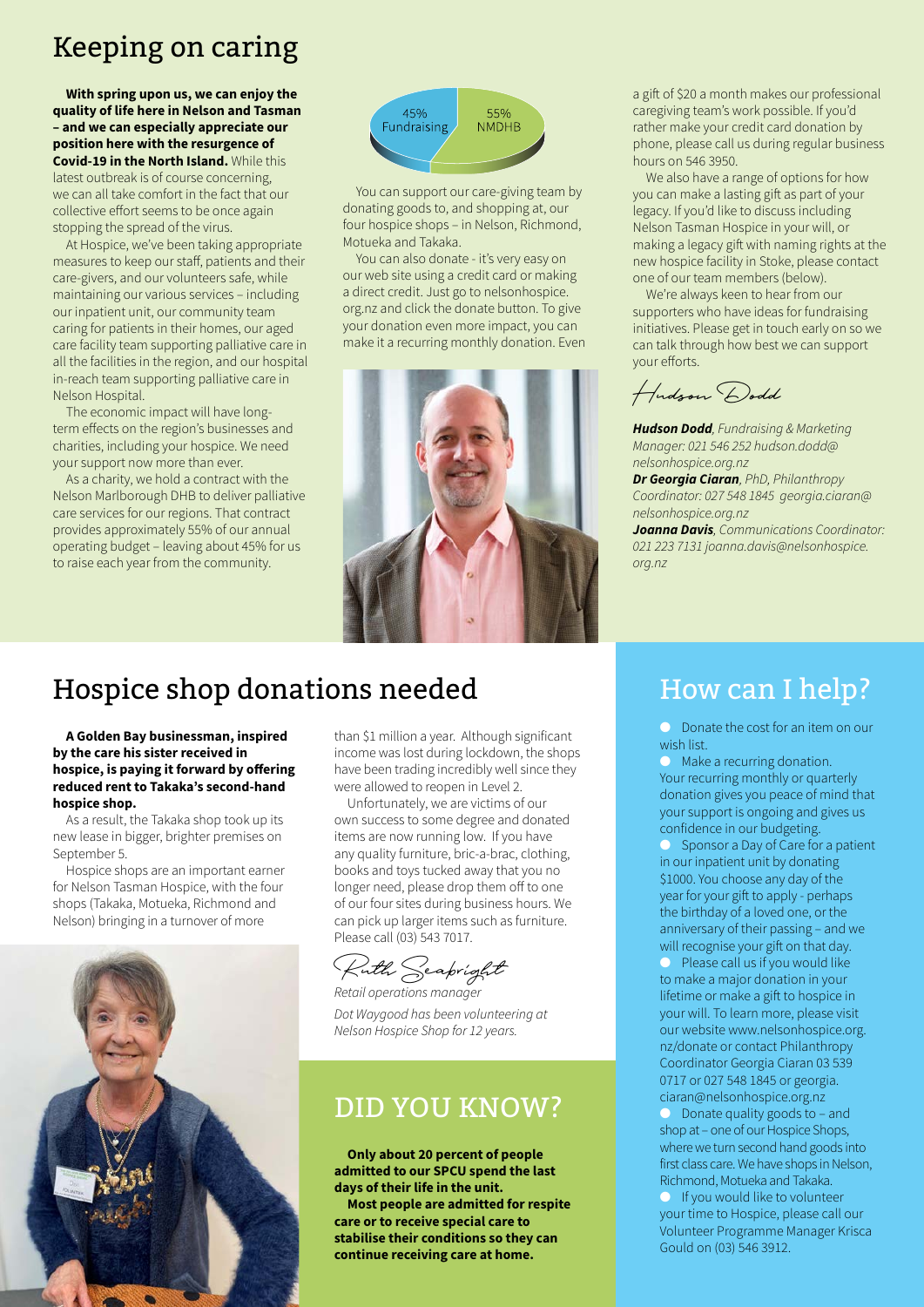## Our wishlist

#### **People often ask us what they can do to help provide for our patients and whānau. This is our current wishlist:**

Emotion stones and cards sets for use by social workers: two sets needed, \$82

● Bed wedges (memory foam), to be used under a pillow to raise upper body or under knees for support: four needed, \$165 each

l Wheelbarrows (No 8 Ezy Barrow) for volunteers to use in Hospice gardens: two needed, \$180 each

Syringe driver lockboxes (Niki T 34 model) for securing medication: five needed, \$175 each

● Roho pressure-relief cushion for use in patient's home: one needed, \$1125

 $\bullet$  Electric lift chairs for use in patient homes (similar to a La-Z-Boy): two needed, \$2200 each

● Laptop (HP Probook 450 G7 including support) for use in SPCU by clinical staff: \$2700

● Portable bed (Ftude Plus bed with Softform Premier mattress) for use in patients' homes: one needed, \$2839

**e** Shops truck. We need a second-hand truck to increase our hospice shops' business - especially for carting donated furniture. We have \$7500 already donated and need an extra \$12,500.

#### **Our thanks to recent wishlist donors:**

Roger Duncan has given \$2275 for chair scales for weighing patients in the SPCU l Jean McConachie has donated the cost of a reclining (La-Z-Boy type) chair in memory of her late husband who died on our service in December 2019.

l Virginia Gray has donated \$1000 for the Wishlist laptop cart for medical use (\$950) in memory of her sister Margaret Cronin Busch who died in November 2018

● Sally Battersby has donated \$300 for hearing aid headphones for use in the SPCU Chris and Joan McKeown also donated \$300 for hearing aid headphones for use in

the SPCU l June Beattie donated \$8,200 which

allows us to buy one Roho mattress, and two Aeria 5 Specialist Air Mattresses and to put \$800 towards the annual Trees of Remembrance Campaign.

Celia Smith has given \$2700 for a chest mannequin for nurse education "in honour of Ros Pochin and her friend Paula Stringer".

Sioux Line Dance are fundraising and nearing their current goal of \$2200 for a reclining chair Thank you all!

#### Thanks, Celia! **Accountant Celia Smith recently made**



#### **a significant donation in honour of two women - breast surgeon Ros Pochin, and Celia's friend Paula Stringer, who recently died in hospice care.**

Our education team was in need of a \$2700 chest mannequin – a lifelike model of a human torso which has access points so nurses can practise clinical procedures.

Celia says she was inspired to donate the money for the mannequin by her friend Paula's earlier donation of \$1900 for a camera. She was happy to choose something from our wish list, adding that a wish list is a "great tool for fundraising because it gives people something tangible to donate toward".

Celia is a long-time patient of Ros Pochin and also wanted to do something in appreciation of the great care Ros has given her over the years. Since she knew Ros was involved with and is a supporter of Nelson Tasman Hospice, she thought a donation to Hospice would be a nice gesture of appreciation to Ros.

If you would like to make a donation for one of the above items – or for muchneeded general purposes - please call our Philanthropy Coordinator Georgia Ciaran on 027 548 1845 or email georgia.ciaran@ nelsonhospice.org.nz You can also donate directly to our NBS bank account: Nelson Tasman Region Hospice Trust 03-1354- 0532930-00. Please include your name and phone number on the two reference lines, and contact Georgia to let her know what your donation is for.

*Celia Smith*

## Meet Our People: Irvina and Chris

#### **Physiotherapist Irvina Koefoed started with Hospice just before lockdown.**

Before joining Hospice, she worked in muscular skeletal physiotherapy for 10 years, mostly in Auckland but also at Sports Therapy on Collingwood Street - where she still works half-time.

Irvina enjoys the mix, saying her work at Hospice is broader than the mainly injury-based physio patients she sees in private practice. With Hospice patients, she concentrates on helping them improve their comfort and mobility.

"For some people it's just being able to pick up a cup of tea, for some it's helping them keep moving around."

**Nurse educator Chris Dunn started with us this year, continuing a long career in nursing that included 26 years overseas, working and studying in Australia, England and Canada.**

Chris's commitment to lifelong learning has seen her gain a Masters in Nursing Science, as well as post-graduate certificates in intensive care, coronary care, community care and adult teaching and learning.

She is still studying - this time through Auckland University, where she is doing a post-graduate certificate in palliative care. Chris also works in our inpatient unit which allows her to keep her hands-on skills up and gives her the patient contact she loves.

#### *Thanks for your work and care for Hospice patients, Irvina and Chris.*

*Irvina Koefoed (above) and Chris Dunn (below).*